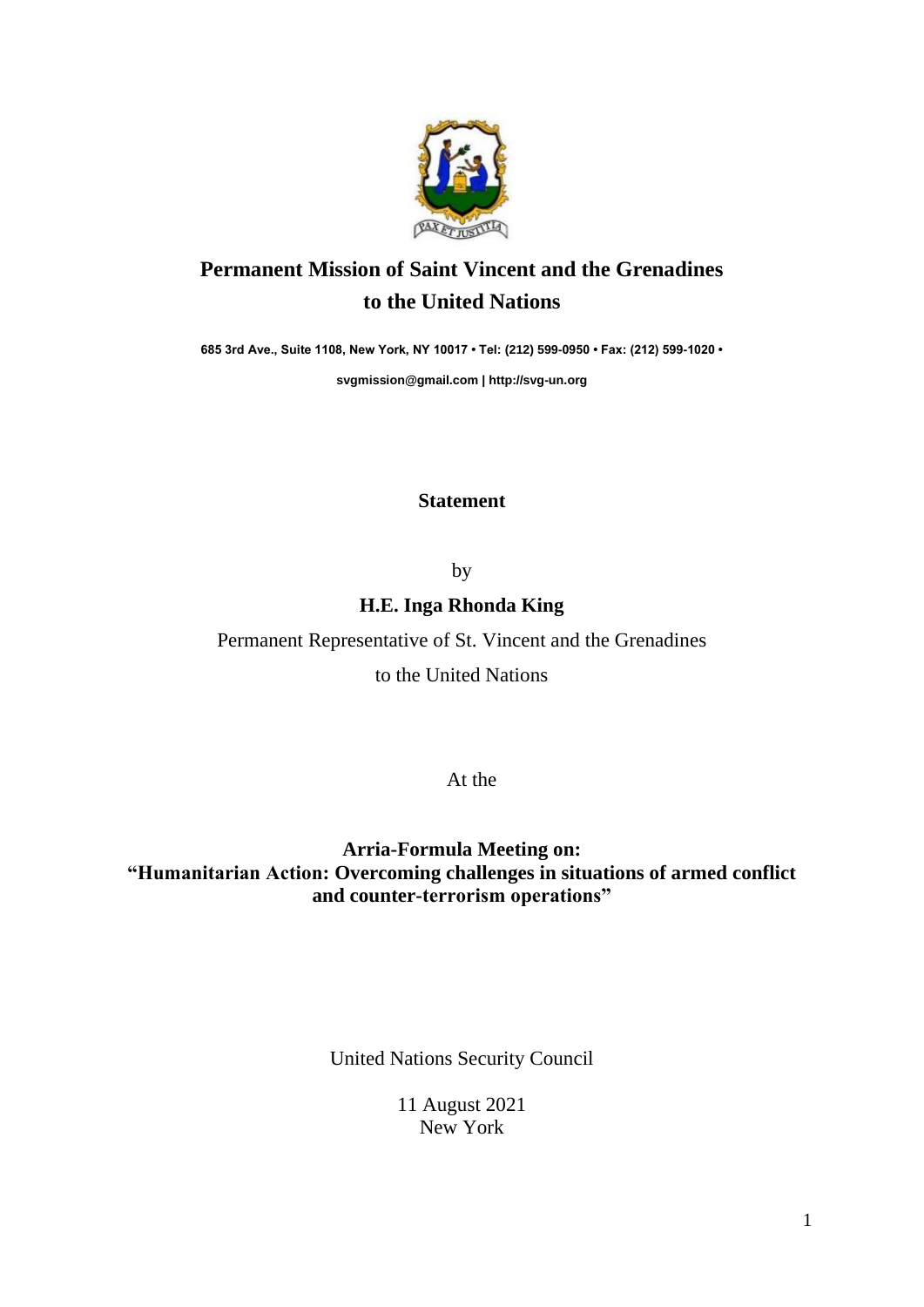Thank you, Mr. Chair,

I commend the Republic of Kenya for convening this important meeting and I thank the briefers for their insightful remarks.

Terrorism, in all its forms and manifestations, undermines international peace and security and threatens stability and prosperity *everywhere*. In light of this pervasive threat, the international community must work diligently and collectively to address the health, economic, social, security, political, and environmental drivers of armed conflict and attend to the humanitarian crises they precipitate. These root and proximate causes of insecurity, which include the hazards of climate change, the COVID-19 pandemic, and legacies of underdevelopment particularly in fragile settings - create fertile breeding grounds for radicalisation, terrorism and armed group activity. Without enhanced cooperation at the national, regional, and global levels, our capacity for responding to these threats would be gravely diminished.

In far too many situations of armed conflict, counterterrorism efforts have negatively impacted civilian populations, non-combatants, medical personnel, and other persons and objects - such as health and educational facilities - that International Humanitarian Law (IHL) seeks to protect. We can and we must do better to preserve this humanitarian space and to protect vulnerable communities including refugees, internally displaced persons, and those made stateless as a result of hostile forces over which they exert little or no influence.

Saint Vincent and the Grenadines expresses deep concern about the impact of counterterrorism activity on humanitarian action. We call on all parties to armed conflict, including those engaged in counterterrorism efforts, to abide by their obligations under international humanitarian law, including the responsibilities imposed by the Geneva Conventions which demand that all wounded and sick persons are collected and cared for irrespective of whether those persons previously engaged in hostilities. We also recall the guiding humanitarian principles of humanity, neutrality, impartiality and independence, and encourage all states to adapt their counterterrorism policies to comply with these humanitarian standards. Greater attention must therefore be given to the humanitarian imperative, as outlined in Pillar IV of the UN Global Counter-Terrorism Strategy (GCTS), and mandated by relevant Security Council resolutions, including resolution 2462.